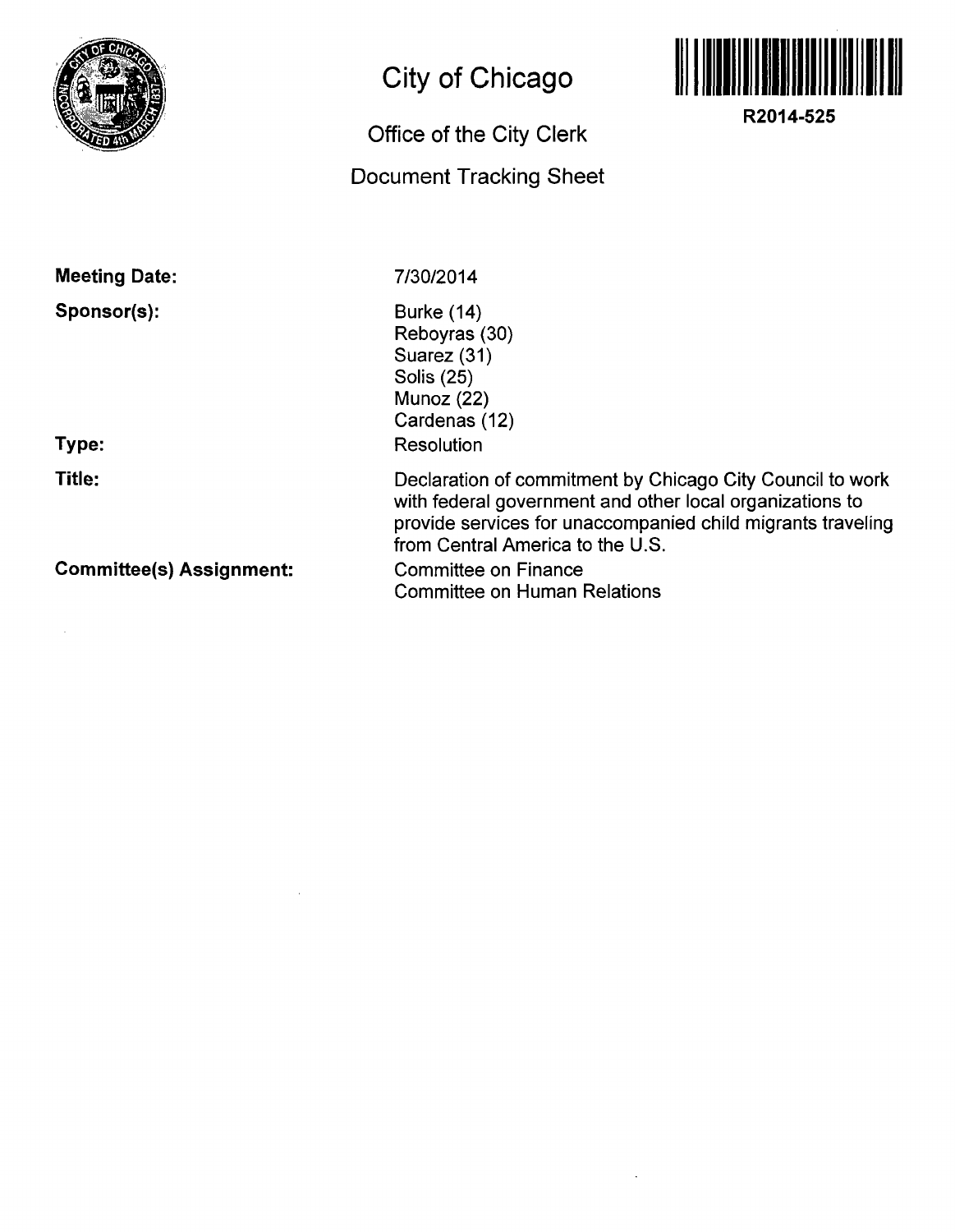SOINT FINANCE

Human Relations

## **RESOLUTION**

**I** 

NG.

WHEREAS, the City of Chicago is proud to be one of the most ethnically diverse cities in the world, where one-out-of-five of the city's residents was bom outside of the United States; and

WHEREAS, with residents from over 140 countries and more than 100 languages spoken in our city, Chicago is truly a city of immigrants; and

WHEREAS, the City of Chicago has been built on the strength of its immigrant communities; and

WHEREAS, the City of Chicago reaffirmed its commitment to serve as a sanctuary city for immigrants when it adopted the "Welcoming City Ordinance" in 2012; and

WHEREAS, the people of Chicago have a long history of welcoming immigrants and the disadvantaged; and

WHEREAS, since October of 2013, over 54,000 children from Central America have been apprehended at the U.S. border after making their way across Mexico, compared to the 10,000 who were apprehended in fiscal year 2012; and

WHEREAS, in 2014 an estimated 70,500 children are expected to be apprehended at the U.S. - Mexico border; and

WHEREAS, according to a United Nations High Commissioner for Refugees survey of 404 unaccompanied children, 58% were forcibly displaced because they suffered or faced harms that indicated a potential or actual need for international protection; and

WHEREAS, the influx of unaccompanied child migrants is a growing humanitarian crisis that the City of Chicago will not ignore; and

WHEREAS, unaccompanied children apprehended at the border require housing and support services such as counseling, education, health care, food, security, case management and legal assistance; and

WHEREAS, unaccompanied child migrants should to be treated with the dignity, care, and compassion that every person deserves; and

WHEREAS, the federal govemment, through the General Services Administration and the Department of Health and Human Services, has approached the City about the possibility of federally-funding a facility or facilities in Chicago to house and support up to 1000 unaccompanied child migrants; and

 $\mathbf{1}$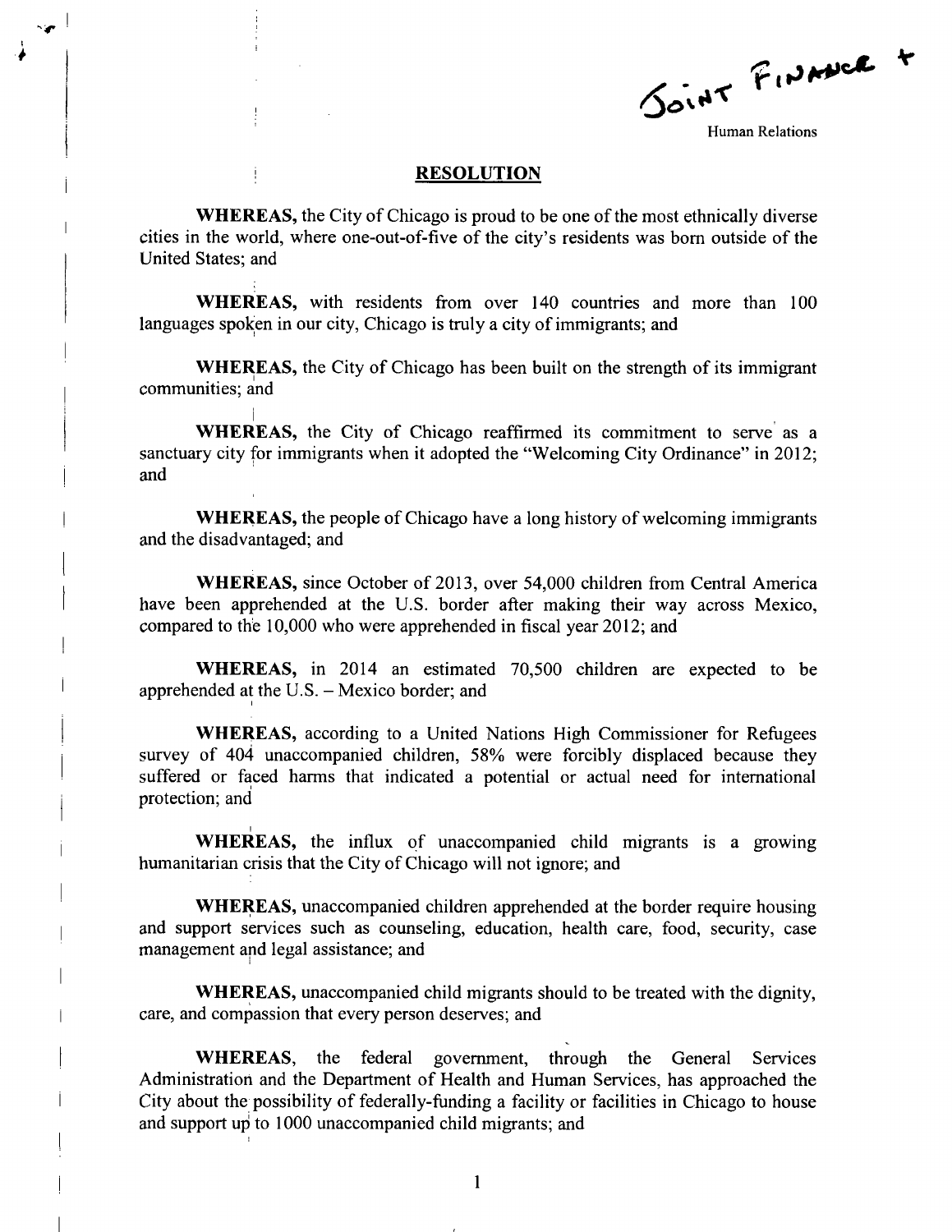

 $\label{eq:2.1} \mathcal{L}(\mathcal{L}(\mathcal{L})) = \mathcal{L}(\mathcal{L}(\mathcal{L})) = \mathcal{L}(\mathcal{L}(\mathcal{L})) = \mathcal{L}(\mathcal{L}(\mathcal{L}))$ 

 $\label{eq:2.1} \mathcal{L}_{\mathcal{A}}(\mathcal{A}) = \mathcal{L}_{\mathcal{A}}(\mathcal{A}) \mathcal{L}_{\mathcal{A}}(\mathcal{A})$